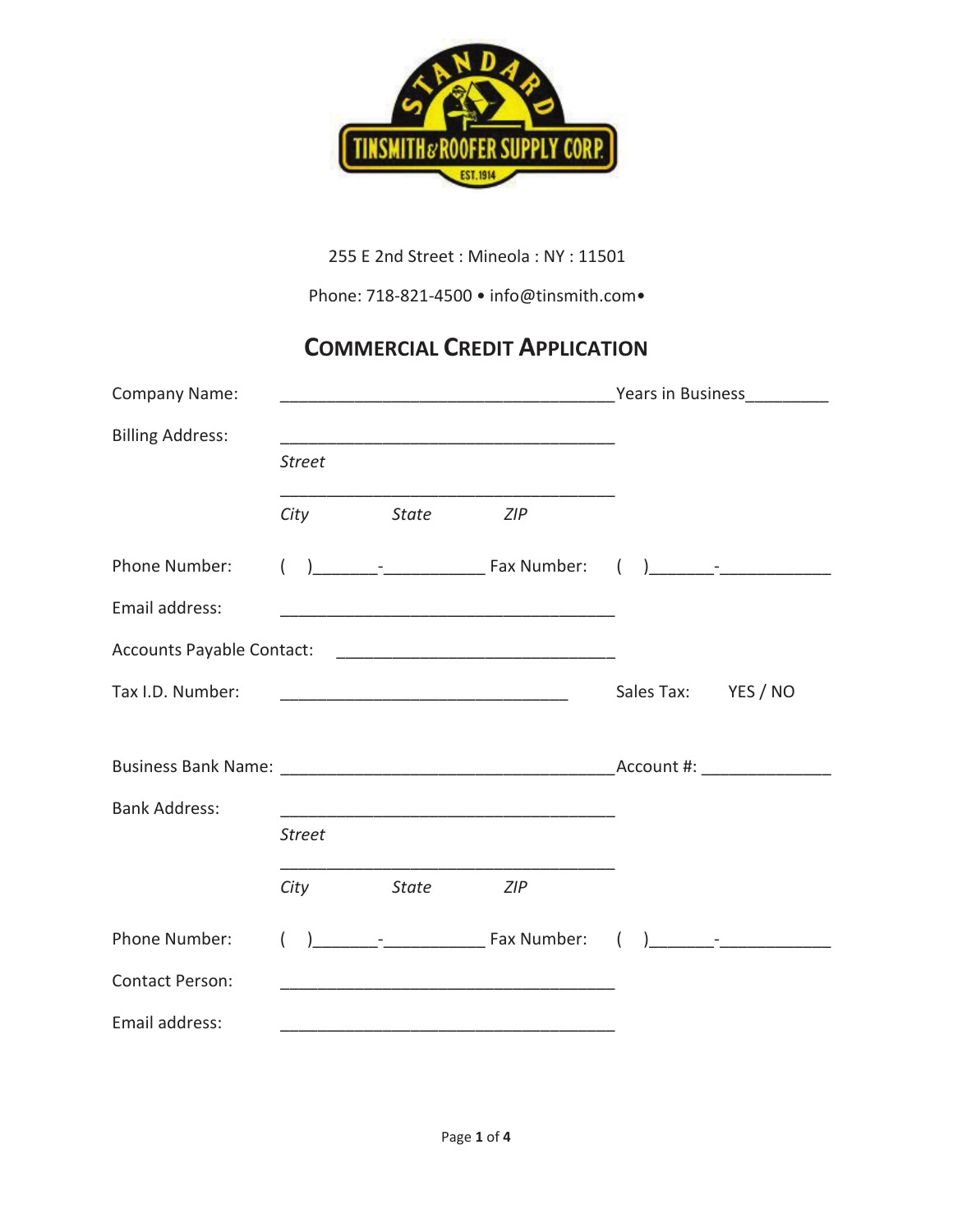| <b>TRADE REFERENCES:</b> |  |
|--------------------------|--|
|                          |  |
|                          |  |
| Email address:           |  |
|                          |  |
|                          |  |
|                          |  |
| Email address:           |  |
|                          |  |
|                          |  |
|                          |  |
| Email address:           |  |
|                          |  |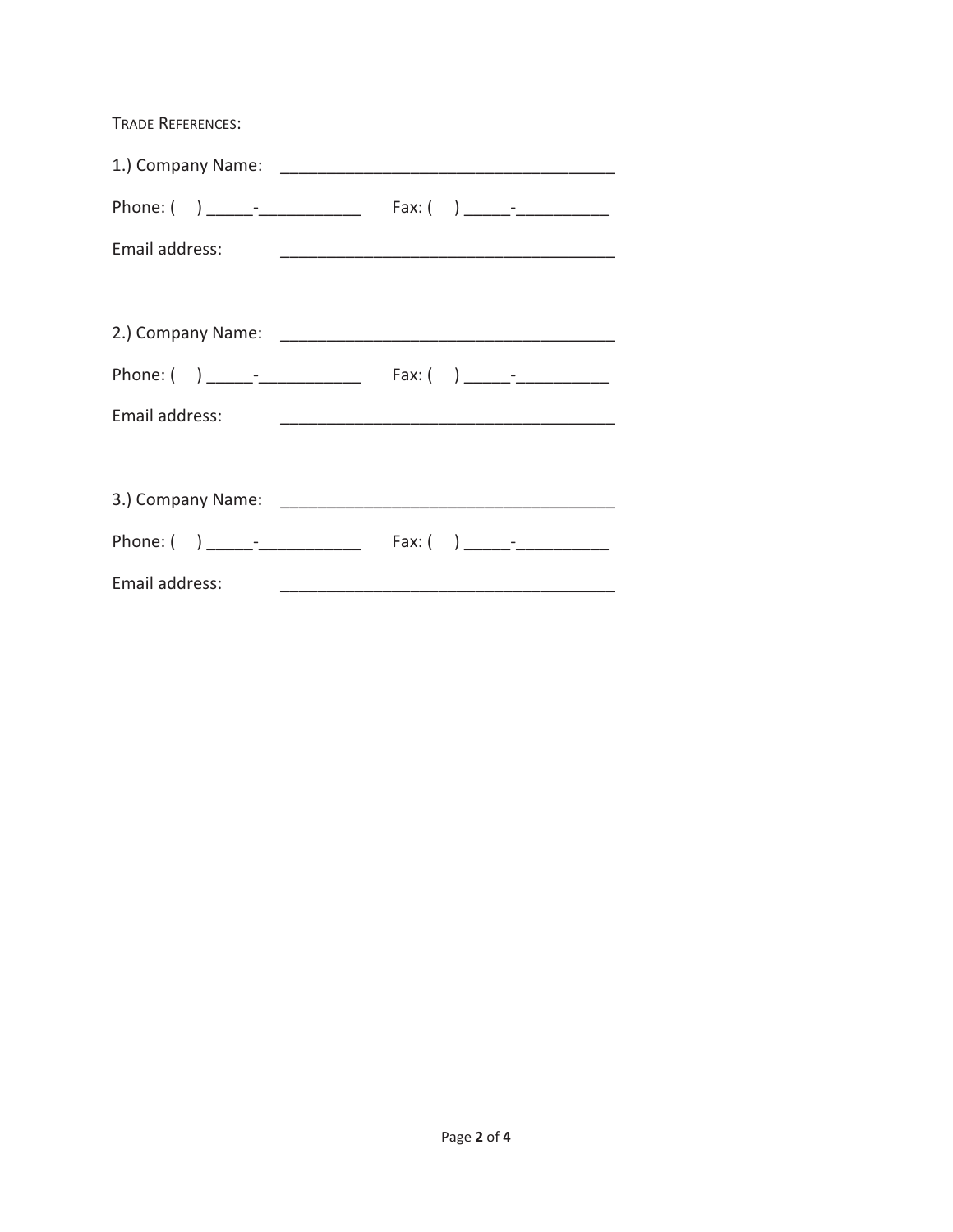## **PERSONAL GUARANTY**

FOR A VALUABLE CONSIDERATION and in consideration of credit given, or to be given from time to time to  $\Box$  to time to  $\Box$  hereinafter called the *Debtor*, by Standard Tinsmith & Roofer Supply Corp, New York hereinafter called the *Creditor*, the under-signed do hereby jointly and severally guarantee the full and prompt payment to said Creditor of all indebtedness, obligations and liabilities of said Debtor to said Creditor now existing or hereafter created or arising whether direct, indirect joint or several, howsoever owned, held or acquired by the Creditor, whether by discount, direct loan, overdraft, purchase or otherwise and howsoever evidenced, whether by promissory note, check, overdraft or otherwise; and the undersigned further agrees to pay all expenses, including legal expense court costs and attorney's fees paid or incurred by said Creditor in endeavoring to collect such indebtedness or any part thereof or in enforcing this Guaranty. The right of recovery, however, against the undersigned is limited to the sum of \$ plus interest on the indebtedness and all expenses herein-above referred to.

This is a continuing, absolute and unconditional Guaranty and shall continue in force with respect to all indebtedness of the Debtor until revoked in writing as hereafter provided. Any of the undersigned may, by serving written notice to that effect upon the Creditor, discontinue his liability, buy only as to indebtedness arising or created after the service of such notice. The liability of the undersigned is absolute and unconditional and is not conditioned or contingent upon any other party signing this Guaranty or the obtaining of any security upon any of said indebtedness or the obtaining of any other party upon any of said indebtedness or any other matter.

The liability hereunder shall, in no wise, be affected or impaired by (and the Creditor is hereby expressly authorized to make from time to time without notice to anyone) any sale, pledge, surrender, compromise, settlement, release, renewal, extension, indulgence, alteration, substitution, exchange, change in, modification or other disposition of any of said indebtedness or any contract evidencing the same or any part thereof, or of any security therefore. The liability hereunder shall in no wise be affected or impaired by the acceptance of the Creditor of any security for or additional parties upon or other guarantors upon any of said Indebtedness or by any failure, neglect or omission on the part of the Creditor to realize or protect any of said indebtedness or any security therefore, or to exercise any remedies that it may have, or any lien upon or right of appropriation of any monies, credits or property of said Debtor possessed by the Creditor towards liquidation of said indebtedness, or by any application of payments or credits thereon. No act of commission or omission of any kind or at any time upon the part of the Creditor in respect to any matters whatsoever shall, in any wise, affect or impair this guaranty. Said Creditor shall have the exclusive right to determine how, when and on what application of payments and credits, if any, shall be